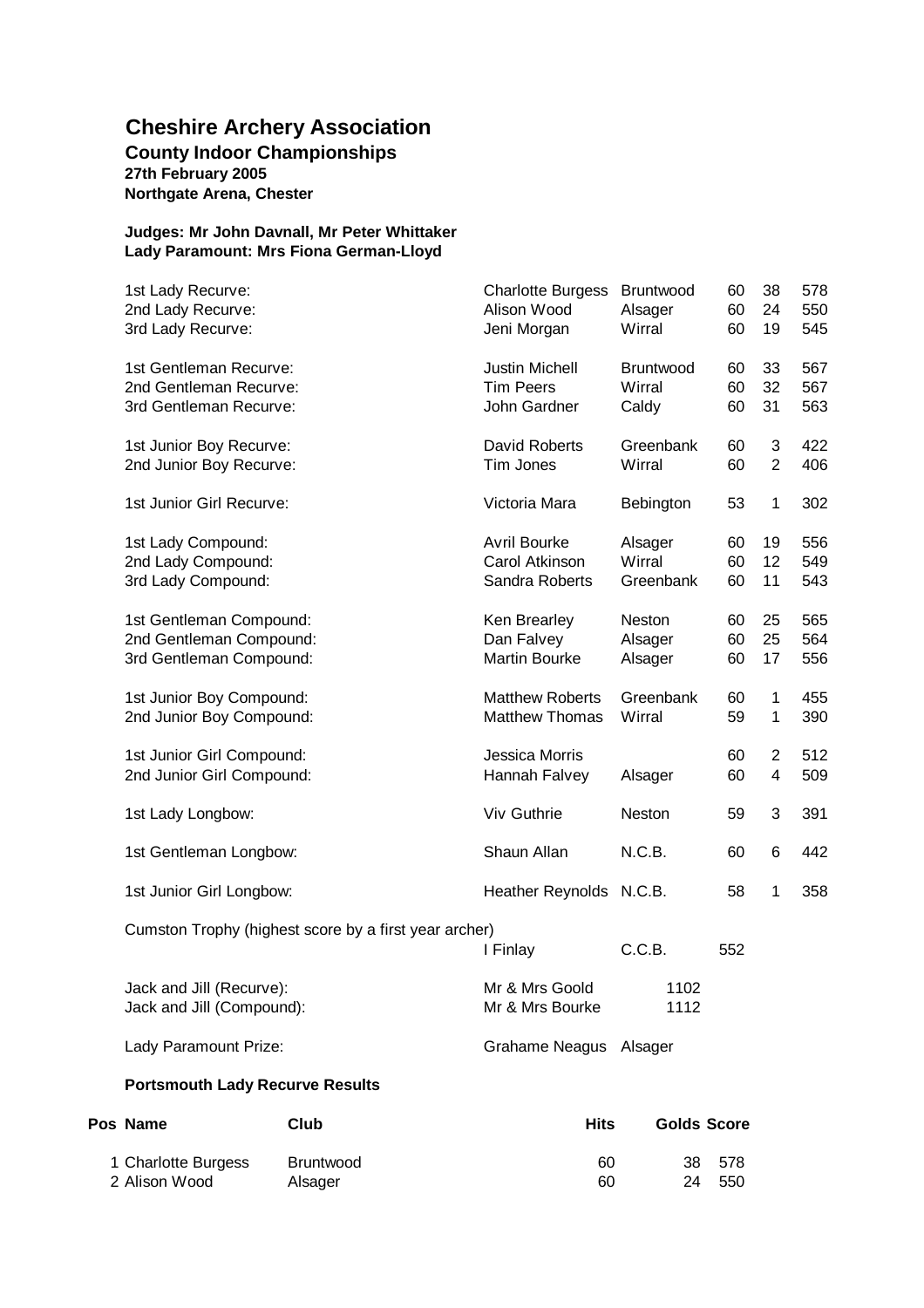| 3 Jeni Morgan        | Wirral             | 60 | 19 | 545 |
|----------------------|--------------------|----|----|-----|
| 4 Karen Goold        | C.C.B.             | 60 | 17 | 540 |
| 5 Linda Ferrie       | Wirral             | 60 | 17 | 536 |
| 6 Caroline Williams  | Caldy              | 58 | 23 | 524 |
| 7 Sarah Davnall      | <b>Bruntwood</b>   | 60 | 13 | 511 |
| 8 Carol Gregory      | New Century Bowmen | 60 | 6  | 489 |
| 9 Linda Coppenhall   | Alsager            | 60 | 10 | 475 |
| 10 Margaret Shorrock | Stalybridge        | 56 | 10 | 457 |

### **Portsmouth Gentleman Recurve Results**

| Pos Name               | Club                   | Hits | <b>Golds Score</b> |     |
|------------------------|------------------------|------|--------------------|-----|
| 1 Justin Michell       | <b>Bruntwood</b>       | 60   | 33                 | 567 |
| 2 Tim Peers            | Wirral                 | 60   | 32                 | 567 |
| 3 John Gardner         | Caldy                  | 60   | 31                 | 563 |
| 4 Geoff Goold          | C.C.B.                 | 60   | 31                 | 562 |
| 5   Finlay             | C.C.B.                 | 60   | 19                 | 552 |
| 6 Mike Cobban          | New Century Bowmen     | 60   | 23                 | 548 |
| 7 Clive Stewart-Milner | Stalybridge            | 60   | 17                 | 540 |
| 8 Jason Prince         | Stalybridge            | 60   | 22                 | 539 |
| 9 B Scott              | C.C.B.                 | 60   | 6                  | 537 |
| 10 John Lewis          | Alsager                | 60   | 14                 | 531 |
| 11 Ken Clough          | Stalybridge            | 60   | 14                 | 525 |
| $=$ 11 John Atkinson   | Wirral                 | 60   | 14                 | 525 |
| 13 J Williams          | <b>Bruntwood</b>       | 60   | 14                 | 523 |
| 14 Lee Clarkson        | Stalybridge            | 60   | 16                 | 521 |
| 15 Mike Wormald        | Club AZ                | 60   | 16                 | 519 |
| 16 Steve Ash           | <b>Bruntwood</b>       | 60   | 13                 | 517 |
| 17 Neil Roberts        | Greenbank              | 60   | 11                 | 512 |
| 18 John Coppenhall     | Alsager                | 60   | 9                  | 509 |
| 19 P.W. Sayers         | Winnington Park Bowmen | 60   | 8                  | 509 |
| 20 T Gregory           | Stalybridge            | 60   | 9                  | 488 |
| 21 Grahame Neagus      | Alsager                | 58   | 4                  | 448 |

# **Portsmouth Junior Boy Recurve Results**

| Club      | <b>Hits</b> | <b>Golds Score</b> |
|-----------|-------------|--------------------|
| Greenbank | 60          | -422<br>વ          |
| Wirral    | 60          | -406               |
|           |             |                    |

### **Portsmouth Junior Girl Recurve Results**

| Pos Name        | Club      | Hits | <b>Golds Score</b> |
|-----------------|-----------|------|--------------------|
| 1 Victoria Mara | Bebington | -53  | 1 302              |

# **Portsmouth Lady Compound Results**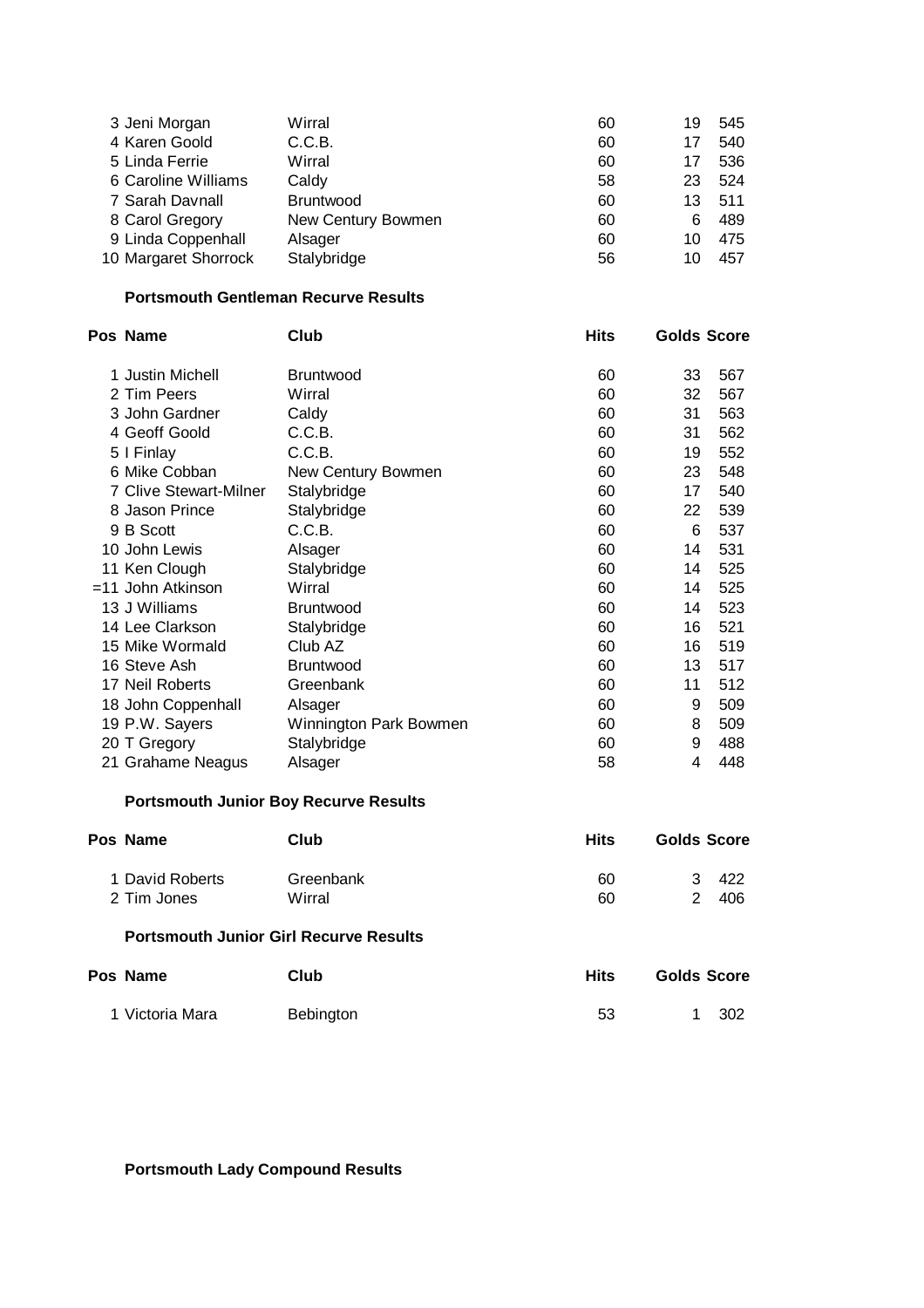| Pos Name           | Club      | <b>Hits</b> | <b>Golds Score</b> |     |
|--------------------|-----------|-------------|--------------------|-----|
| 1 Avril Bourke     | Alsager   | 60          | 19                 | 556 |
| 2 Carol Atkinson   | Wirral    | 60          | 12                 | 549 |
| 3 Sandra Roberts   | Greenbank | 60          | 11                 | 543 |
| 4 Nicola Falvey    | Alsager   | 60          | 11                 | 536 |
| 5 Carol Bradbury   | Caldy     | 60          |                    | 535 |
| 6 Christine Iwancz | Alsager   | 57          |                    | 521 |

### **Portsmouth Gentleman Compound Results**

| Pos Name           | Club                   | <b>Hits</b> | <b>Golds Score</b> |     |
|--------------------|------------------------|-------------|--------------------|-----|
| 1 Ken Brearley     | <b>Neston</b>          | 60          | 25                 | 565 |
| 2 Dan Falvey       | Alsager                | 60          | 25                 | 564 |
| 3 Martin Bourke    | Alsager                | 60          | 17                 | 556 |
| 4 Dave Felton      | Wirral                 | 60          | 14                 | 554 |
| 5 Graeme Steele    | <b>Neston</b>          | 60          | 16                 | 551 |
| 6 Terrry Morris    | C.C.B.                 | 60          | 13                 | 549 |
| 7 J Scott          | C.C.B.                 | 59          | 12                 | 540 |
| 8 Graemne Hamer    | Wirral                 | 60          | 7                  | 539 |
| 9 Mr T Beattie     | C.C.B.                 | 59          | 9                  | 532 |
| 10 Peter Galbraith | <b>Bruntwood</b>       | 60          | 11                 | 529 |
| 11 P Chalk         | C.C.B.                 | 60          | 6                  | 524 |
| 12 Jerry Nicholson | Winnington Park Bowmen | 60          | 8                  | 516 |
| 13 P Donnelly      | C.C.B.                 | 59          | 4                  | 500 |

#### **Portsmouth Junior Boy Compound Results**

| Pos Name          | Club      | Hits | <b>Golds Score</b> |
|-------------------|-----------|------|--------------------|
| 1 Matthew Roberts | Greenbank | 60   | 455                |
| 2 Matthew Thomas  | Wirral    | 59   | 390                |

### **Portsmouth Junior Girl Compound Results**

| Club    | <b>Hits</b> | <b>Golds Score</b> |
|---------|-------------|--------------------|
|         | 60          | 2 512              |
| Alsager | 60          | 509                |
|         |             |                    |

# **Portsmouth Lady Longbow Results**

| Pos Name      | Club   | <b>Hits</b> | <b>Golds Score</b> |
|---------------|--------|-------------|--------------------|
| 1 Viv Guthrie | Neston | -59         | 3 391              |

#### **Portsmouth Gentleman Longbow Results**

| Pos Name       | Club    | Hits | <b>Golds Score</b> |
|----------------|---------|------|--------------------|
| 1 Shaun Allan  | N.C.B.  | 60   | - 442<br>а         |
| 2 Mario Iwancz | Alsager | 59   | 2 348              |